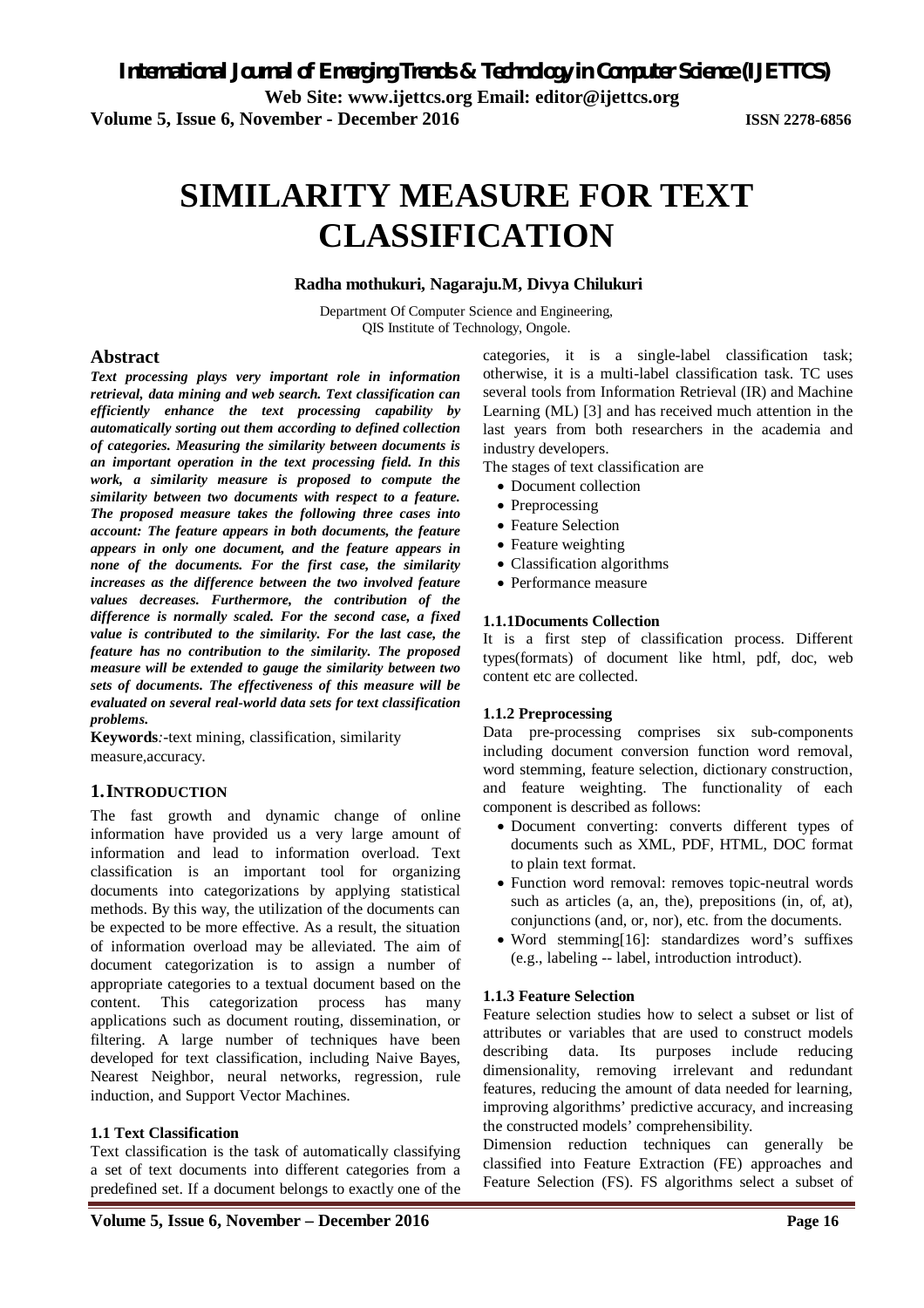# *International Journal of Emerging Trends & Technology in Computer Science (IJETTCS)*

# **Web Site: www.ijettcs.org Email: editor@ijettcs.org**

## **Volume 5, Issue 6, November - December 2016 ISSN 2278-6856**

#### the most representative features from the original feature space.

#### **1.1.4 Feature Weighting**

In this step, the document is transformed from the full text version to a document vector. The Extracted text documents are converted into Boolean weighting by using the indexing technique of Term Frequency – Inverse Document Frequency. TF–IDF[21] is the product of two statistics, term frequency and inverse document frequency. The term frequency if  $(t, d)$ , the simplest choice is to use the raw frequency of a term in a document, i.e. the number of times that term *t* occurs in document *d*. The raw frequency of *t* by  $f(t, d)$ , then the simple  $f$  scheme is  $f(t, d)$  $d = f(t, d)$ . The inverse document frequency is a measure of whether the term is common or rare across all documents. It is obtained by dividing the total number of documents by the number of documents containing the term, and then taking the logarithm of that quotient.

Id (t, D) =  $log|D|| d\epsilon D : t\epsilon d$ 

|D|: cardinality of D, or the total number of documents in the corpus.

Then TF–IDF is calculated as

tf - idf (t, d, D) = tf (t, d)  $\times$  idf (t, D)

#### **1.1.5 Classification Algorithms**

Documents can be classified by three ways: Unsupervised (unlabelled), Supervised (labelled) and Semi supervised. Automatic text classification have been extensively studied and rapid progress is seen in this area.

Some classification approaches are Bayesian classifier, Decision Tree, K-nearest neighbor(KNN)[19] , Support Vector Machines(SVMs)[22] and Neural Network.

#### **1.1.6 Performance Measure**

This is the last stage of text classification. It evaluates the effectiveness of a classifier, in other words, its capability of taking the right categorization decisions. Classification performance is measured using both recall and precision. In this case, recall is the proportion of the correct documents that are assigned to a category by the algorithm. Precision is the proportion of documents assigned to a category that belong to that category.

#### **II.PROPOSED SYSTEM**

Measuring the similarity between documents is an important operation in the text classification approach. Usually, the dimensionality of a document is large and the resulting vector is sparse, i.e., most of the feature values in the vector are zero. Such high dimensionality and sparsity can be a severe challenge for similarity measure which is an important operation in text processing algorithms. To overcome this problem in this work a similarity measure SMTP(Similarity Measure for Text Processing) is proposed to compute the similarity between documents. This similarity measure is applied in knn based text classification on several real world datasets.

#### **III.System Architecture**

. The architecture of the proposed system is shown in Figure 1.



#### **Fig 1**.System Architecture

#### **IV.WORKFLOW**

The work flow of the system indicates step by step process of implemented work.

- **Step1:** Initially the dataset can be loaded.
- **Step2:** Then, preprocess the dataset by removing the stop words and by applying stemming. Porter stemming algorithm is used for stemming the word.
- **Step3:** Represent the preprocessed documents in vector format by computing term frequencies or tfidf values.
- **Step4:** Now apply the k nearest neighbor classification algorithm using different similarity measures and classify the documents.
- **Step5:** Compute the classification accuracy for each similarity measure.
- **Step6:** Finally compare the results of proposed measure with existing measures.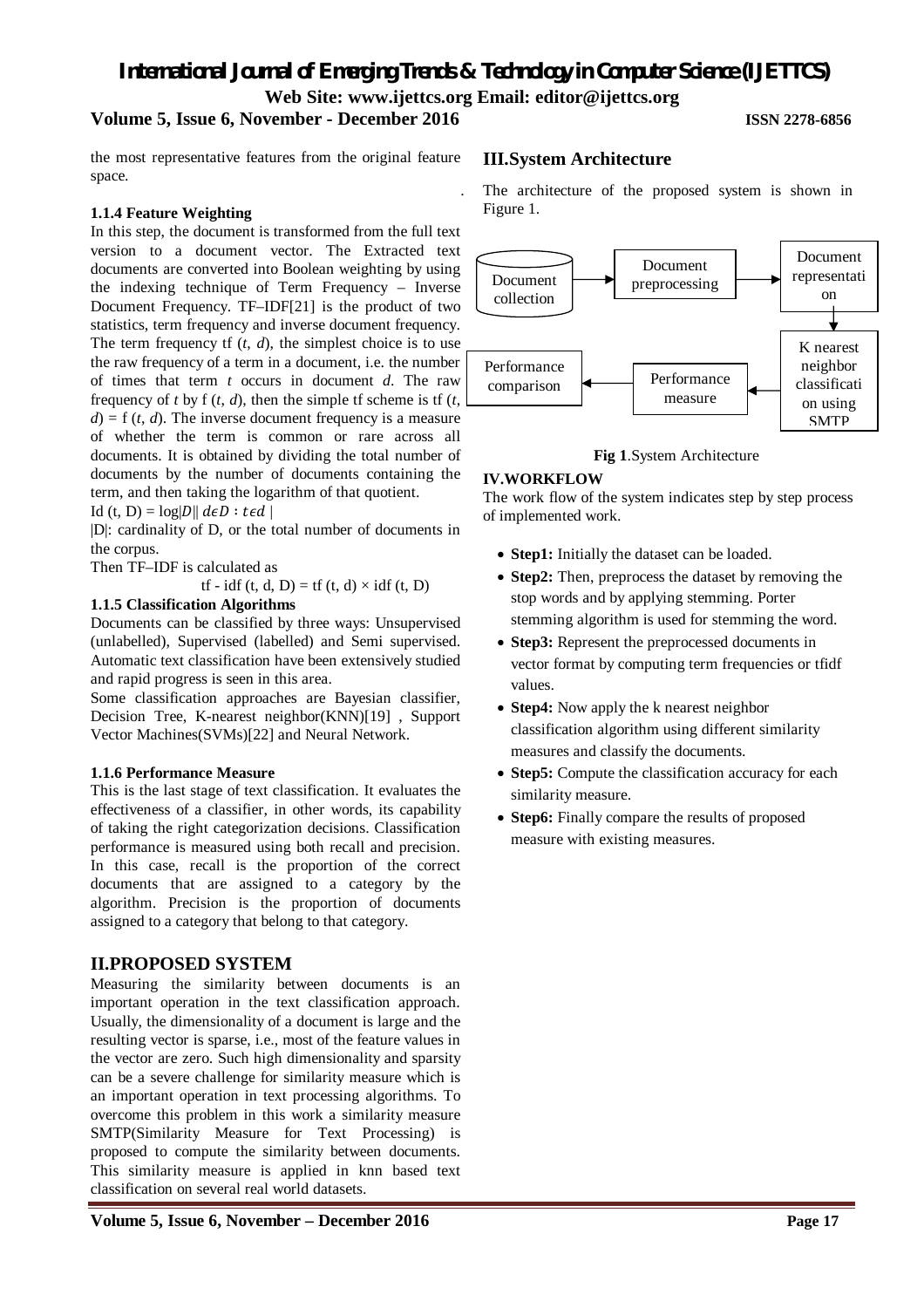# *International Journal of Emerging Trends & Technology in Computer Science (IJETTCS)* **Web Site: www.ijettcs.org Email: editor@ijettcs.org**

### **Volume 5, Issue 6, November - December 2016 ISSN 2278-6856**



**Fig 2:** Workflow of the proposed system

#### **V.ALGORITHMS**

#### **Algorithm for stop words removal:**

Input:  $D(d1, d2, \ldots, dn)$  // Given dataset

Output: Doc(d1,d2…dn) // Documents without stopwords

#### **Steps:**

- 1. Remove punctuation
- 1.1 Take out!@#\$%^&\*():"{}[]';<>+\_= etc.
- 2. Detect words in document
- 3. Remove the, to, am, you,…(stop words list)
- 4. Return document set without stop words

#### **Algorithm for word stemming:**

After removing the stop words from the documents stemming is performed. For stemming the words porter stemming algorithm is used.

Input: D(d1,d2,…dn) // Given dataset

**Output:** Doc(d1,d2…dn) // Document vectors with stemmed words

Steps:

- 1.Gets rid of plurals and -ed or -ing suffixes
- 2.Turns terminal y to i when there is another vowel in the stem
- 3.Maps double suffixes to single ones: -ization, -ational, etc.
- 4.Deals with suffixes, -full, -ness etc.
- 5.Takes off -ant, -ence, etc.
- 6.Removes a final -e
- 7.Return document vectors with stemmed words.

#### **Algorithm for TFIDF weighting**

**Input:** D(d1,d2..dn) // Document vectors with features

**Output:**  $D(d1, d2...dn)$  // Document vectors with feature weights

#### **Steps:**

- 1.Calculate the term frequency TF(t)
- 2.Calculate the document frequency DF(t)
- 3.Calculate the inverse document frequency  $IDF(t)=log[|D|/DF(t)]$
- 4.Finally compute the TFIDF of a feature t TFIDF(t)=TF\*IDF
- 5.Return document vectors with feature weights.

#### **Algorithm: KNN Classifier**

**Input:** D(d1,d2..dn) // Document vectors with class labels

K // k nearest neighbors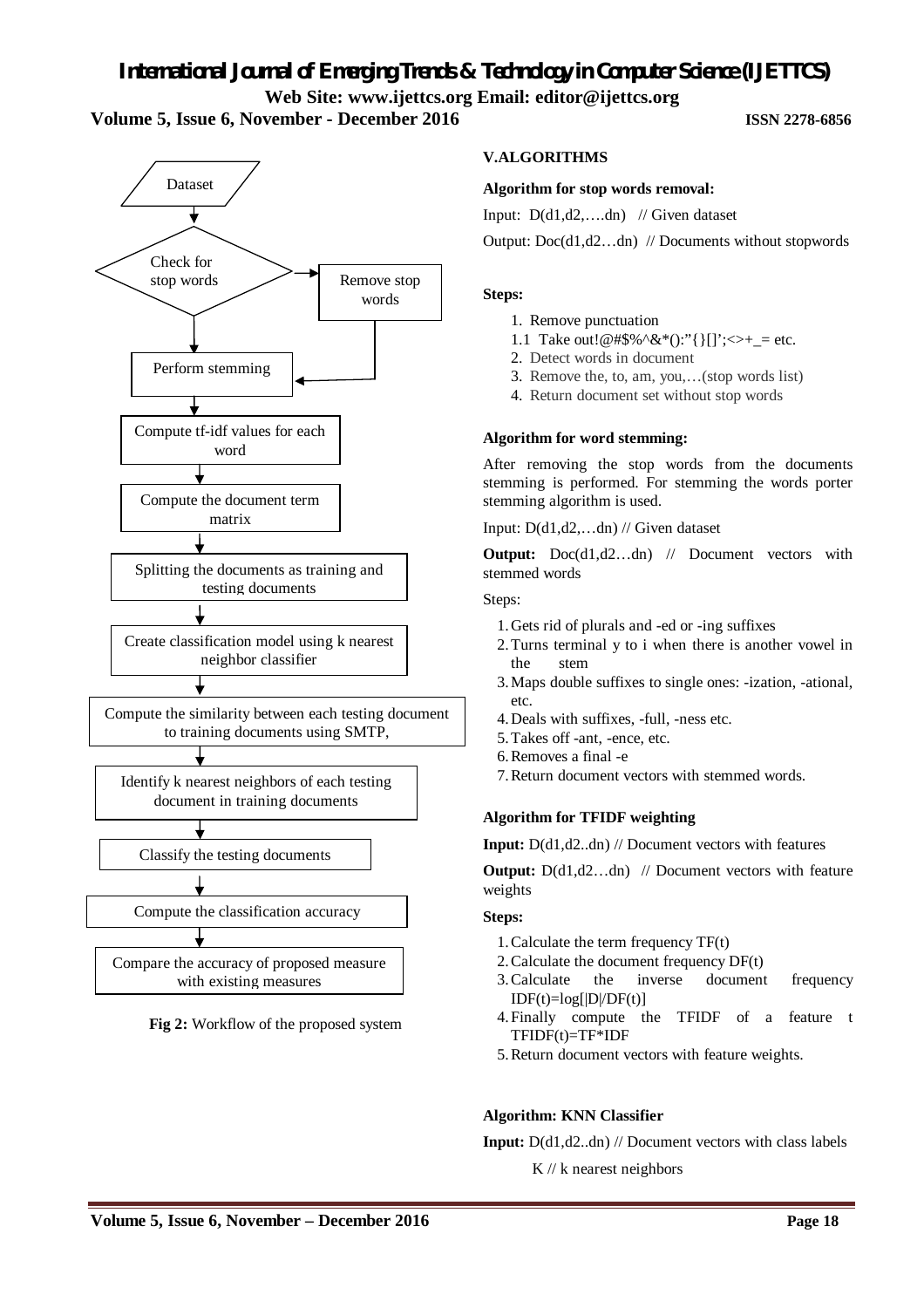### **Volume 5, Issue 6, November - December 2016 ISSN 2278-6856**

**Output:** C(c1,c2..cn) // Predicted class labels

#### **Steps:**

- 1.Load the dataset and class labels.
- 2.Randomly split the dataset into training( train\_data) and testing documents(test\_data).
- $3. [x,y] = size of train data$
- 4.[w,y]=size of test\_data
- 5.for each document in training data and for each document in testing data
- 6.Calculate similarity matrix dist\_matrix[i,j] for each testing instance to training instance for different metrics.
- 7. end first for
- 8. end second for
- 9.for each document in testing data
- 10. identify the k nearest neighbors of test\_data in train\_data
- 11. assign class labels to test\_data using voting rule
- 12. end for

#### **Algorithm for similarity measure SMTP**

The similarity degrees between testing and training documents are computed using proposed similarity measure SMTP.

Input: train\_data(d1,d2….dm) //training document vectors with n features

test\_data(d1,d2…dk) // testing document vectors p features

#### **Output:** sim\_matrix // Similarity matrix

#### **Steps:**

- 1.  $[m,n] = size of train data$
- 2.[k,p]= size of test\_data
- 3. Take Lamda=1 and sigma $(1:n)$ =2
- 4.Take N\*D=0 and NuD=0
- 5.for each document in test data and for each document in training data
- 6. if test\_data[r,j] . train\_data[i,j] $>0$
- 7. then  $n1=0.5*(1+\exp(-((\text{train_data}[r,j]$ test\_data[i,j])/sigma[j])^2))
- 8. if test\_data[I,j] and train\_data[r,j]=0
- 9. then  $n1=0$
- 10. otherwise n1=-lamda
- 11. end if
- 12.  $N^*D[i,r]=N^*D[i,r]+n1[r,j]$
- 13. end for
- 14. for each feature in train data
- 15. if train\_data[r,j] and test[i,j]=0
- 16. then n2=0
- 17. otherwise n2=1
- 18. end if
- 19.  $NuD[i,r]=NuD[i,r]+n2[r,j]$
- 20. end loop
- 21.  $F[i,r]=N*D[i,r]/NuD[i,r]$
- 22. Sim\_matrix $[i,r] = (F[i,r]+lambda)/(1+lambda)$
- 23. Return sim\_matrix

## **VI. METRICS**

#### **Classification accuracy**

The performance of proposed system can be evaluated by measuring the classification accuracy AC, which compares the predicted label of each document with that provided by the document corpus.

$$
AC = \frac{\sum_{i=1}^{n} E\left(c_i, c'_i\right)}{n}
$$

Where

n - the number of testing documents,

- ci target label
- ci'- predicted label

$$
E-ci, ci') = 1 \text{ if ci} = ci', \text{ and } E-ci, ci') = 0 \text{ otherwise}
$$

0 otherwise.

#### **Methods to be compared:**

The proposed measure is compared with four other existing similarity measures. They are as follows:

- 1.Euclidean distance
- 2.Cosine similarity
- 3.Extended jaccard coefficient
- 4.Pairwise adaptive similarity

#### **5.3.1 Euclidean distance**

Euclidean distance is the well-known distance metric from Euclidean geometry. It is defined as the root of square differences between the respective coordinates of d1 and d2, i.e.

$$
d_{Euc}(d_1, d_2) = [(d_1 - d_2) \cdot (d_1 - d_2)]^{1/2}
$$

#### **5.3.2 Cosine similarity**

Cosine similarity measures cosine of the angle between two documents d1 and d2 as follows.

$$
S_{\text{Cos}}(\mathbf{d}_1, \mathbf{d}_2) = \frac{\mathbf{d}_1 \cdot \mathbf{d}_2}{(\mathbf{d}_1 \cdot \mathbf{d}_1)^{1/2} (\mathbf{d}_2 \cdot \mathbf{d}_2)^{1/2}}
$$

#### **5.3.3 Extended jaccard coefficient**

The jaccard coefficient measures the ratio of the number of commonly active features of d1 and d2 to the number of active in d1 or d2. This measure is often used in retail market based applications. For binary features, the jaccard coefficient measures the ratio of the intersection of the product sets to the union of the product sets. The extended jaccard coefficient is the extended version of the jaccard coefficient for data processing:

$$
S_{EJ}(\mathbf{d}_1, \mathbf{d}_2) = \frac{\mathbf{d}_1 \cdot \mathbf{d}_2}{\mathbf{d}_1 \cdot \mathbf{d}_1 + \mathbf{d}_2 \cdot \mathbf{d}_2 - \mathbf{d}_1 \cdot \mathbf{d}_2}
$$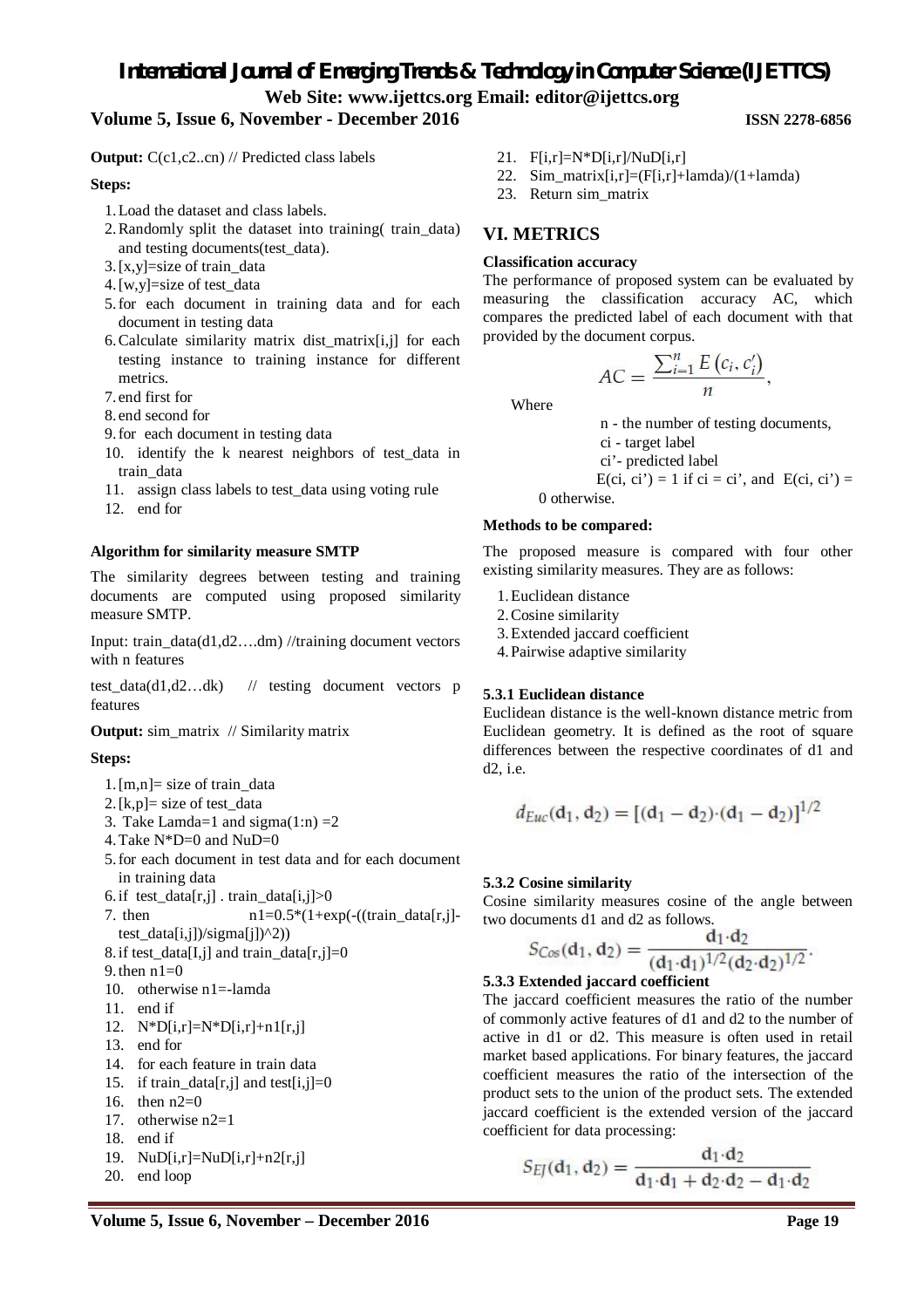### **Volume 5, Issue 6, November - December 2016 ISSN 2278-6856**

#### **5.3.4 Pairwise adaptive similarity**

In order to decrease the degree of noise in the feature set, pairwise adaptive similarity measure is proposed based on a combination of the original cosine similarity measure and an observation specific feature selection. The measure is calculated similarly to the original similarity measure, but for each pair of observations the inner product is obtained within a customized subspace. Pairwise-adaptive similarity dynamically selects a number of features out of d1 and d2 and is defined to be

$$
d_{Pair}(\mathbf{d}_1, \mathbf{d}_2) = \frac{\mathbf{d}_{1,K} \cdot \mathbf{d}_{2,K}}{(\mathbf{d}_{1,K} \cdot \mathbf{d}_{1,K})^{1/2} (\mathbf{d}_{2,K} \cdot \mathbf{d}_{2,K})^{1/2}}
$$

#### **VII.Datasets**

For the purpose of evaluating the performance and effectiveness of proposed system the following datasets are used.

- WebKB
- 20 newsgroups

#### **WebKB**

The documents in the WebKB data set are webpages collected by the World Wide Knowledge Base (Web→Kb) project of the CMU text learning group. The documents were manually classified into several different classes. The documents of this data set were not pre designated as training or testing patterns. The documents are randomly devided into training and testing subsets. Among the 4199 documents, 2803 are randomly selected for training and the rest, 1396, are for testing. The number of features involved is 7786.

Table 1: Distribution documents per class in webKB

| Class   | $#$ of training | $#$ of testing | Subtotal of |
|---------|-----------------|----------------|-------------|
|         | documents       | documents      | documents   |
| Project | 336             | 168            | 504         |
| Course  | 620             | 310            | 930         |
| Faculty | 750             | 374            | 1124        |
| Student | 1097            | 544            | 1641        |
| Total   | 2803            | 396            |             |

### **20 newsgroups**

This data set consists of 2000 messages taken from 20 newsgroups. One hundred Usenet articles were taken from each of the following 20 newsgroups.

alt.atheism, comp.graphics, comp.os.ms-windows.misc, comp.sys.ibm.pc.hardware, comp.sys.mac.hardware, comp.windows.x, misc.forsale, rec.autos, rec.motorcycles, rec.sport.baseball, rec.sport.hockey, sci.crypt, sci.electronics, sci.med, sci.space, soc.religion.christian, talk.politics.guns, talk.politics.mideast, talk.politics.misc, talk.religion.misc.

Approximately 4% of the articles are crossposted. The articles are typical postings and thus have headers including subject lines, signature files, and quoted

portions of other articles. Each newsgroup is stored in a subdirectory, with each article stored as a separate file.

# **VIII.Results (Matlab)**

**Results on webKB dataset** 

 Number of documents =100 Number of features  $= 1343$ Number of classes  $= 4$ 

The documents are randomly divided into training and testing documents by considering 70% as training and rest as testing. The class labels are 1. Course 2.Faculty 3.Project 4.**Student**. The class labels for test documents are identified for different k values.

#### **Iteration 1:** Randomly divided documents **Iteration 1**

#### Test labels

|  |  | 1 4 1 4 4 1 1 4 4 3               |  |  |                     |  |
|--|--|-----------------------------------|--|--|---------------------|--|
|  |  |                                   |  |  | 4 1 1 4 4 1 1 2 3 3 |  |
|  |  | 1 4 3 3 3 1 1                     |  |  |                     |  |
|  |  | Enter $k$ nearest neighbors $K=1$ |  |  |                     |  |

#### **BY USING SMTP**

|    | Predicted labels                   |  |  |  |       |                |  |
|----|------------------------------------|--|--|--|-------|----------------|--|
|    | Columns 1 through 17               |  |  |  |       |                |  |
|    | 2 4 1 4 4 1 2 2 4 2 2 4            |  |  |  |       |                |  |
|    | 2 4 4 4                            |  |  |  |       |                |  |
|    | Columns 18 through 30              |  |  |  |       |                |  |
| -2 | 1 2 2 2 3 1 2 3 2 3                |  |  |  |       | $\blacksquare$ |  |
|    | Classification accuracy= $0.5667$  |  |  |  |       |                |  |
|    | <b>BY USING EUCLIDEAN DISTANCE</b> |  |  |  |       |                |  |
|    | Predicted labels                   |  |  |  |       |                |  |
|    | Columns 1 through 17               |  |  |  |       |                |  |
|    | 2 4 4 4 4 2 2 2 4 2 2 4            |  |  |  |       |                |  |
|    | $2 \t 4 \t 2 \t 4$                 |  |  |  |       |                |  |
|    | Columns 18 through 30              |  |  |  |       |                |  |
|    | 2 2 2 4 4 4 1 2                    |  |  |  | 3 2 3 | $\overline{2}$ |  |
|    | Classification accuracy=0.1667     |  |  |  |       |                |  |

#### **BY USING COSINE SIMILARITY**

Predicted labels Columns 1 through 17 2 3 1 1 1 1 4 1 3 3 1 1 1 1 1 1 1 Columns 18 through 30 1 1 3 1 2 1 4 1 3 2 2 2 4 Classification accuracy=0.3000

### **BY USING EXTENDED JACCARD COEFFCIENT**

Predicted labels Columns 1 through 17 1 3 1 4 4 4 3 3 4 2 4 4 3 2 4 4 4 Columns 18 through 30 4 4 1 4 2 4 2 4 2 4 4 4 2 Classification accuracy=0.3000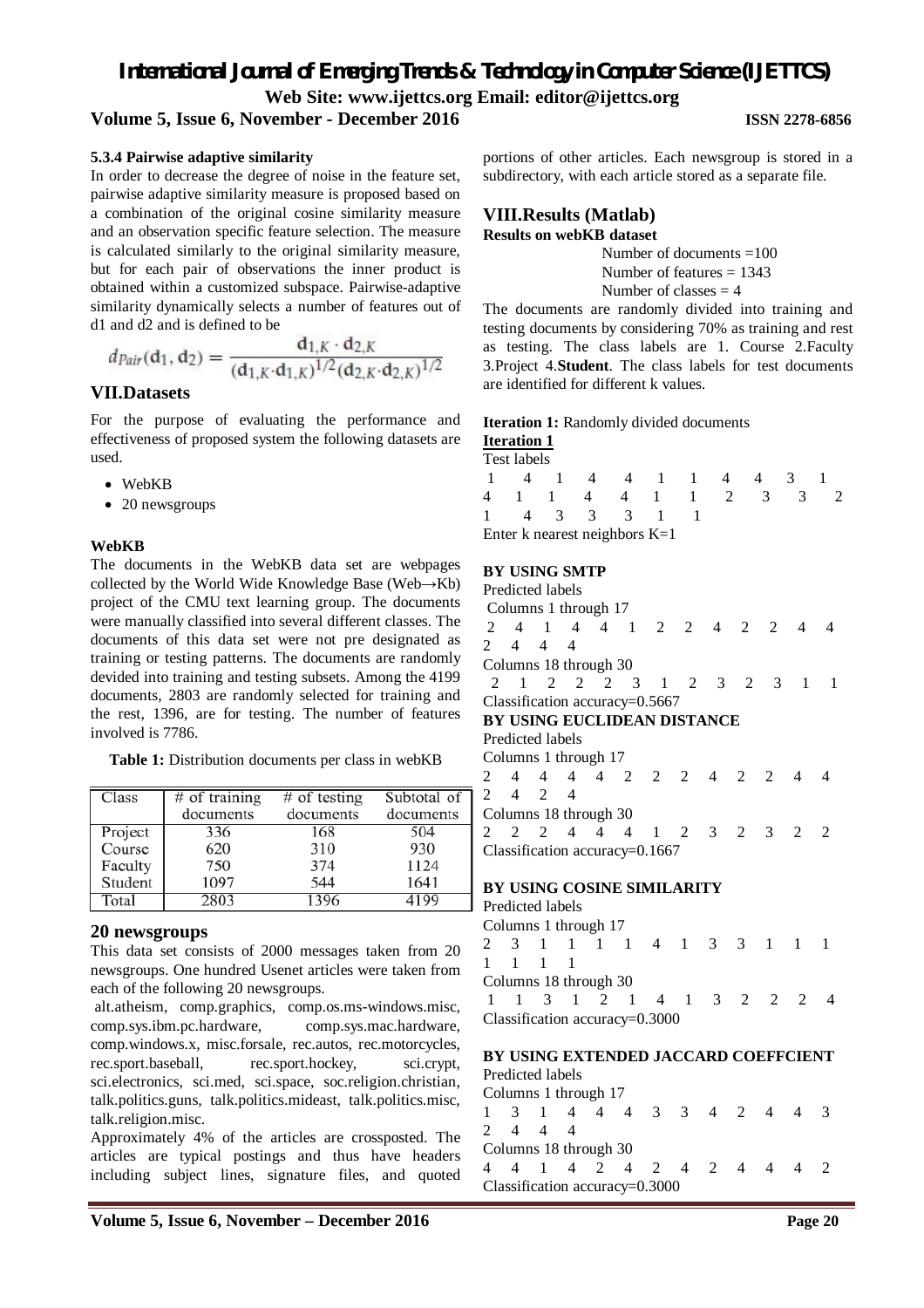# *International Journal of Emerging Trends & Technology in Computer Science (IJETTCS)*

**Web Site: www.ijettcs.org Email: editor@ijettcs.org** 

# **Volume 5, Issue 6, November - December 2016 ISSN 2278-6856**

**BY USING PAIR WISE-ADAPTIVE SIMILARITY** Predicted labels Columns 1 through 17 4 1 4 1 4 1 2 3 1 2 1 4 4 2 1 4 1 Columns 18 through 30 1 3 1 1 2 4 4 1 4 4 3 3 2

Classification accuracy=0.2333

|       | <b>SMTP</b> | <b>Euclidean</b> | Cosine     | E.I         | <b>Pairwise</b> |
|-------|-------------|------------------|------------|-------------|-----------------|
|       |             | distance         | similarity | coefficient | adaptive        |
|       |             |                  |            |             | similarity      |
| $K=1$ | 0.5667      | 0.1667           | 0.3000     | 0.3000      | 0.2333          |
| $K=3$ | 0.5333      | 0.3667           | 0.3000     | 0.3333      | 0.3000          |
| $K=5$ | 0.5667      | 0.3333           | 0.1667     | 0.3333      | 0.2333          |
| $K=7$ | 0.5667      | 0.3667           | 0.2667     | 0.2667      | 0.1667          |
| $K=9$ | 0.6000      | 0.4000           | 0.3667     | 0.3667      | 0.2000          |

**Table 2:** Accuracy for webKB dataset Iteration1



**Fig:** 3Accuracy comparison graph for webKB dataset for

Iteration1

#### **Iteration 2:**

Randomly divided documents

**Table 3:** Accuracy for webKB dataset Iteration 2

|         | <b>SMTP</b> | Euclidean | Cosine     | ЕJ          | <b>Pairwise</b> |
|---------|-------------|-----------|------------|-------------|-----------------|
|         |             | distance  | similarity | coefficient | adaptive        |
|         |             |           |            |             | similarity      |
| $K=1$   | 0.8788      | 0.6485    | 0.3939     | 0.6667      | 0.1212          |
| $K=2$   | 0.8182      | 0.6182    | 04545      | 0.6970      | 0.2121          |
| $K = 4$ | 0.8485      | 0.6788    | 0.6970     | 0.6970      | 0.2727          |
| $K=6$   | 0.9394      | 0.6788    | 0.6970     | 0.6970      | 0.3939          |
| $K = S$ | 0.9394      | 0.7394    | 06970      | 0.6970      | 0.3939          |



**Fig 4:** Accuracy comparison graph for webKB dataset for

Iteration 2

#### **Results on 20 newsgroups dataset**

 Number of documents =110 Number of features  $= 1056$ Number of classes  $= 3$ 

The documents are randomly divided into training and testing documents by considering 70% as training and rest as testing. The class labels are 1.atheism 2.comp.graphics 3.comp.os.ms-windows.misc. The class labels for test documents are identified for different k values.

#### **Iteration 1**

The accuracy of knn classifier using SMTP, Euclidean distance, cosine similarity, EJ coefficient and pairwise adaptive similarity for different k values is shown in the below table:

|  |                         |  | <b>Table 4:</b> Accuracy comparison graph for 20 newsgroups |  |
|--|-------------------------|--|-------------------------------------------------------------|--|
|  | dataset for Iteration 1 |  |                                                             |  |

|       | <b>SMTP</b> | Euclidean | Cosine     | ЕJ          | Pairwise   |
|-------|-------------|-----------|------------|-------------|------------|
|       |             | distance  | similarity | coefficient | adaptive   |
|       |             |           |            |             | similarity |
| $K=1$ | 0.7576      | 0.5879    | 0.5758     | 0.5758      | 0.3030     |
| $K=2$ | 0.7879      | 0.4970    | 0.3030     | 0.6061      | 0.3030     |
| $K=4$ | 0.7576      | 0.6485    | 0.6061     | 0.6061      | 0.2121     |
| $K=6$ | 0.8182      | 0.6788    | 0.6061     | 0.6061      | 0.3030     |
| $K=8$ | 0.8485      | 0.7697    | 0.6061     | 0.6061      | 0.3939     |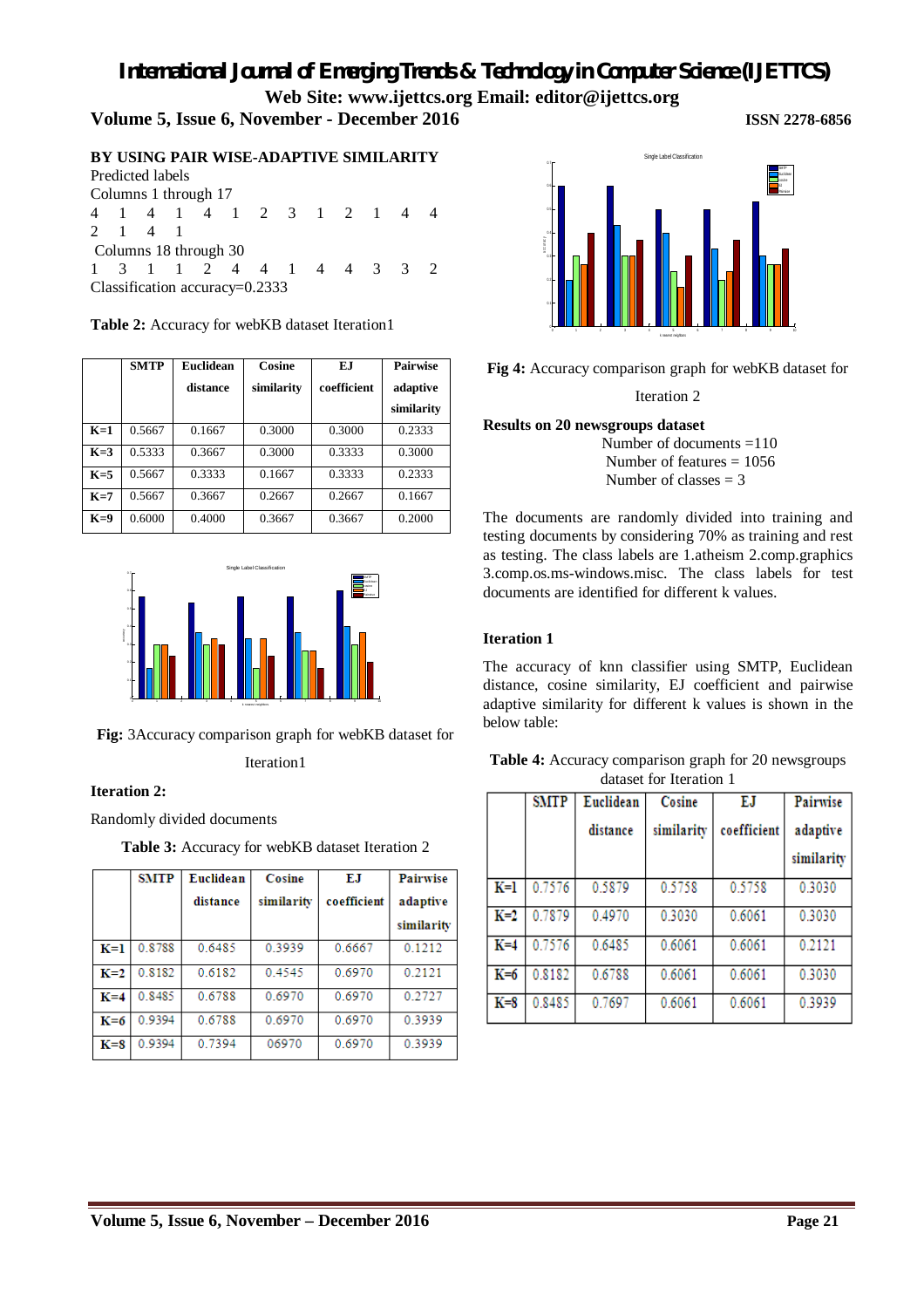# *International Journal of Emerging Trends & Technology in Computer Science (IJETTCS)* **Web Site: www.ijettcs.org Email: editor@ijettcs.org Volume 5, Issue 6, November - December 2016 ISSN 2278-6856**



**Fig 5:**Accuracy comparison graph for 20 newsgroups dataset for Iteration 1

#### **Iteration 2**

The accuracy of knn classifier using SMTP, Euclidean distance, cosine similarity, EJ coefficient and pairwise adaptive similarity for different k values is shown in the below table:

**Table 5:** Accuracy for 20 newsgroups dataset Iteration2

|       | <b>SMTP</b> | Euclidean | Cosine     | ЕJ          | Pairwise   |
|-------|-------------|-----------|------------|-------------|------------|
|       |             | distance  | similarity | coefficient | adaptive   |
|       |             |           |            |             | similarity |
| $K=1$ | 0.6000      | 0.2000    | 0.3000     | 0.2667      | 0.4000     |
| $K=3$ | 0.6000      | 0.4333    | 0.3000     | 0.3000      | 0.3667     |
| $K=5$ | 0.5000      | 0.4000    | 0.2333     | 0.1667      | 0.3000     |
| $K=7$ | 0.5000      | 0.3333    | 0.2000     | 0.2333      | 0.3667     |
| $K=9$ | 0.5333      | 0.3000    | 0.26667    | 0.2667      | 0.3333     |



**Fig 6:** Accuracy comparison graph for 20 newsgroups dataset for Iteration 2

#### **Analysis of results obtained**

In this work the proposed similarity measure is compared with four other existing similarity measures. They are Euclidean distance, cosine similarity, extended jaccard coefficient and pairwise adaptive similarity. The results have shown that the accuracy of proposed measure is better than that of other existing similarity measures. The accuracy(%) of knn classifier on webkb dataset and 20 news groups dataset are shown in the following table. The proposed similarity measure achieved 93.9% accuracy on 20 newsgroup dataset while other existing measures achieved low(%) of accuracy. On webkb dataset the proposed measure have shown that 60-70% of accuracy but other existing measures have shown that 30-40% only. The results show that the performance obtained by the proposed measure is better than that achieved by other measures.

#### **Table 6:** Analysis of results on different datasets

|                   |                        |                       | Accuracy of knn classifier(%) |                       |                      |                   |                                    |  |  |
|-------------------|------------------------|-----------------------|-------------------------------|-----------------------|----------------------|-------------------|------------------------------------|--|--|
| Dataset           | Number of<br>documents | Number of<br>features | <b>SMTP</b>                   | Euclidean<br>distance | Cosine<br>similarity | EJ<br>coefficient | Pairwise<br>adaptive<br>similarity |  |  |
| webkb             | 100                    | 1343                  | 60                            | 40                    | 38.6                 | 36.6              | 35                                 |  |  |
| 20 news<br>groups | 110                    | 1056                  | 93.9                          | 78.9                  | 69.9                 | 68                | 40                                 |  |  |

### **IX.CONCLUSION**

A similarity measure is presented to compute the similarity between two documents. Several desirable properties are embedded in this measure. For example, the similarity measure is symmetric. The presence or absence of a feature is considered more essential than the difference between the values associated with a present feature. The similarity degree increases when the numbers of presence-absence feature pair decreases. Two documents are least similar to each other if none of the features have non-zero values in both documents. The effectiveness of proposed measure is investigated by applying it in *k*-NN based single-label classification on several real world datasets. The results have shown that the performance obtained by the proposed measure is better than that achieved by other measures.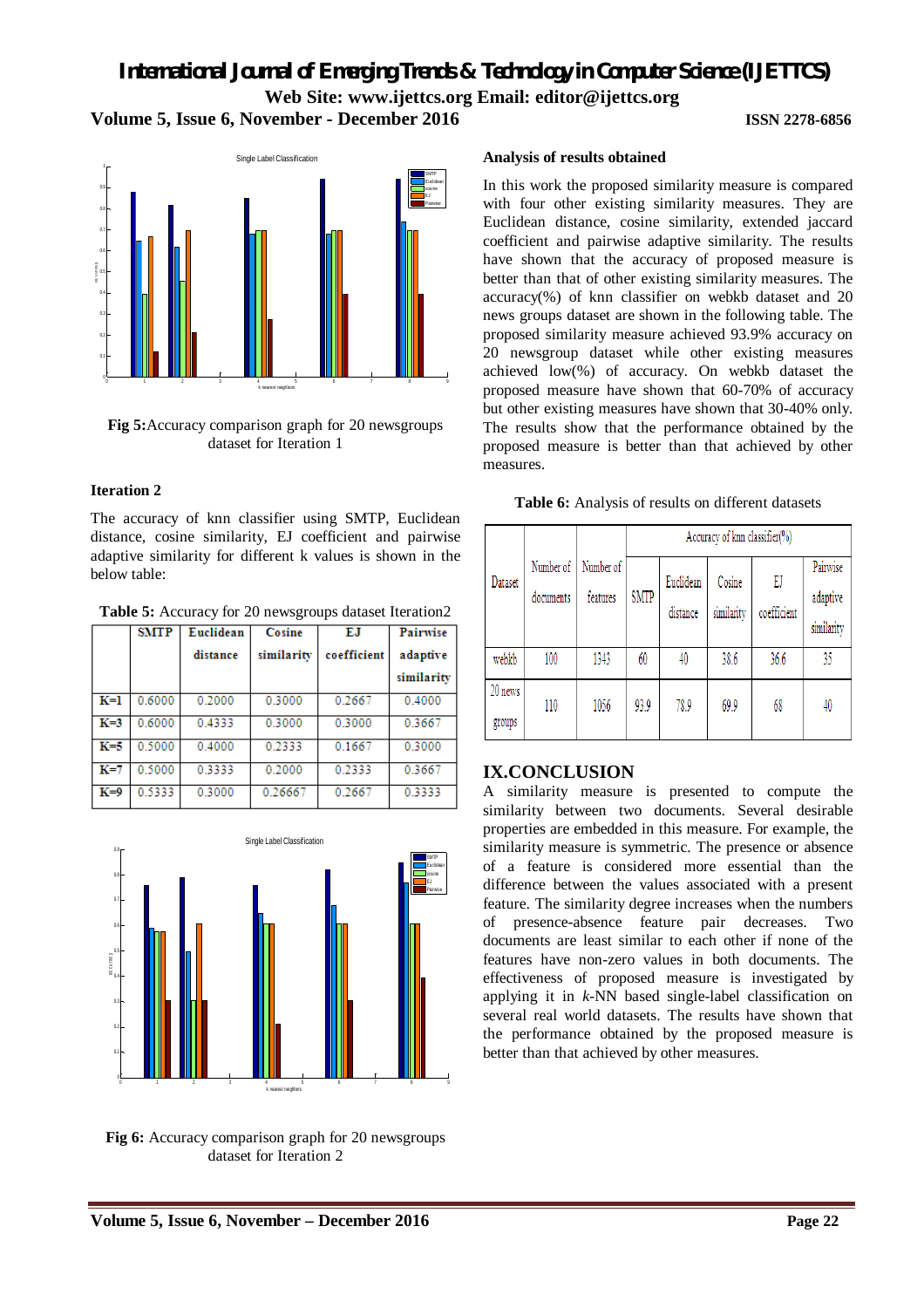*International Journal of Emerging Trends & Technology in Computer Science (IJETTCS)* **Web Site: www.ijettcs.org Email: editor@ijettcs.org** 

#### **Volume 5, Issue 6, November - December 2016 ISSN 2278-6856**

#### **References**

- [1] A. Strehl and J. Ghosh, "Value-based customer grouping from large retail data-sets," in Proc. SPIE, vol. 4057. Orlando, FL, USA, Apr. 2000, pp. 33–42.
- [2] C. G. González, W. Bonventi, Jr., and A. L. V. Rodrigues, "Density of closed balls in real-valued and autometrized boolean spaces for clustering applications," in Proc. 19th Brazilian Symp. Artif. Intell., Savador, Brazil, 2008, pp. 8–22.
- [3] F. Sebastiani, "Machine learning in automated text categorization,"ACM CSUR, vol. 34, no. 1, pp. 1–47, 2002.
- [4] G. Yu, Y.J. Pei, Z.Y. Zhu and H.Y. Chen, Research of text similarity based on word similarity computing. Computer Engineering and Design, 27 (2), 2006.
- [5] H. Chim and X. Deng, "Efficient phrase-based document similarity for clustering," IEEE Trans. Knowl. Data Eng., vol. 20, no. 9, pp. 1217–1229, Sept. 2008.
- [6] H. Kim, P. Howland, and H. Park, "Dimension reduction in text classification with support vector machines," J. Mach. Learn. Res., vol. 6, pp. 37–53, Jan. 2005.
- [7] I. S. Dhillon and D. S. Modha, "Concept decompositions for large sparse text data using clustering," Mach. Learn., vol. 42, no. 1, pp. 143– 175, 2001.
- [8] I. S. Dhillon, S. Mallela, and R. Kumar, "A divisive information theoretic feature clustering algorithm for text classification," J. Mach. Learn. Res., vol. 3, pp. 1265–1287, Mar. 2003.
- [9] J. A. Aslam and M. Frost, "An information-theoretic measure for document similarity," in Proc. 26th SIGIR, Toronto, ON, Canada, 2003, pp. 449–450.
- [10] J. D'hondt, J. Vertommen, P.-A. Verhaegen, D. Cattrysse, and J. R. Duflou, "Pairwise-adaptive dissimilarity measure for document clustering," Inf. Sci., vol. 180, no. 12, pp. 2341–2358,2010.
- [11] J. Han and M. Kamber, Data Mining: Concepts and Techniques, 2<sup>nd</sup> ed. San Francisco, CA, USA: Morgan Kaufmann; Boston, MA, USA: Elsevier, 2006.
- [12] K. Nigam, A. K. McCallum, S. Thrun, and T. M. Mitchell, "Learning to classify text from labeled and unlabeled documents," in Proc. 15th Nat. Conf. Artif. Intell., Menlo Park, CA, USA,1998.
- [13] Lam, W. and Ho, C.Y. (1998). Using a Generalized Instance Set for Automatic Text Categorization. SIGIR'98, pages 81-89.
- [14] LOVINS, J.B. Development of a Stemming Algorithm. Mechanical Translation and computation Linguistics. 11 (1) March 1968 pp 23-31.
- [15] L. Wang, X. Zhao, "Improved knn Classification Algortihm Research in Text Categorization", In the Proceedings of the 2nd International Conference on

Communications and Networks (CECNet), **(**2012**)**, pp. 1848-1852.

- [16] Martin F. Porter, An algorithm for suffix stripping, Program 14 (1980) 130–137.
- [17] M. Craven et al., "Learning to extract symbolic knowledge form the world wide web," in Proc. 15th Nat. Conf. Artif. Intell., Menlo Park, CA, USA, 1998.
- [18] M. G. Michie, "Use of the bray-curtis similarity measure in cluster analysis of foraminiferal data," Math. Geol., vol. 14, no. 6, pp. 661–667, 1982.
- [19] Oznur Kirmemis and Gulen Toker "Text Categorization Using k-Nearest Neighbour Classification," Survey Paper, , Middle East Technical University Computer Engineering Department.
- [20] R. O. Duda, P. E. Hart, and D. J. Stork, Pattern Recognition. New York, NY, USA: Wiley, 2001.
- [21] T. Joachims, a Probalilistic Analysis of the Tocchio Algorithm with TF-IDF for Text Categorization. Prof. of the 14th International Conference on Machine Learning, ICML97,1997.
- [22] T. Joachims, (1998). Text Categorization with Support Vector Machines: Learning with Many Relevant Features, In Proceedings of 10th European Conference on Machine Learning, Chemnitz, Germany, pages 137-142.
- [23] T. Zhang, Y. Y. Tang, B. Fang, and Y. Xiang, "Document clustering in correlation similarity measure space," IEEE Trans. Knowl. Data Eng., vol. 24, no. 6, pp. 1002–1013, Jun. 2012.
- [24] T. W. Schoenharl and G. Madey, "Evaluation of measurement techniques for the validation of agentbased simulations against streaming data," in Proc. ICCS, Kraków, Poland, 2008.
- [25] X. Luo, D.L. Xia, P. Yan, Improved feature selection method and TF-IDF formula based on word frequency differentia. Computer Applications, 25(9), 2005.
- [26] Y. Zhao and G. Karypis, "Comparison of agglomerative and partitional document clustering algorithms," in Proc. Workshop Clustering High Dimensional Data Its Appl. 2nd SIAM ICDM, 2002, pp. 83–93.
- [27] Yang .C and Jun Wen, **"**Text Categorization using cosine function", School of Computer Science & Engineering, University of Electronic Science and Technology of China, Chengdu 610054, P.R. China
- [28] The datasets can be downloaded at http://web.ist.utl.pt/~acardoso/datasets and http://www.cs.technion.ac.il/~ronb/thesis.html